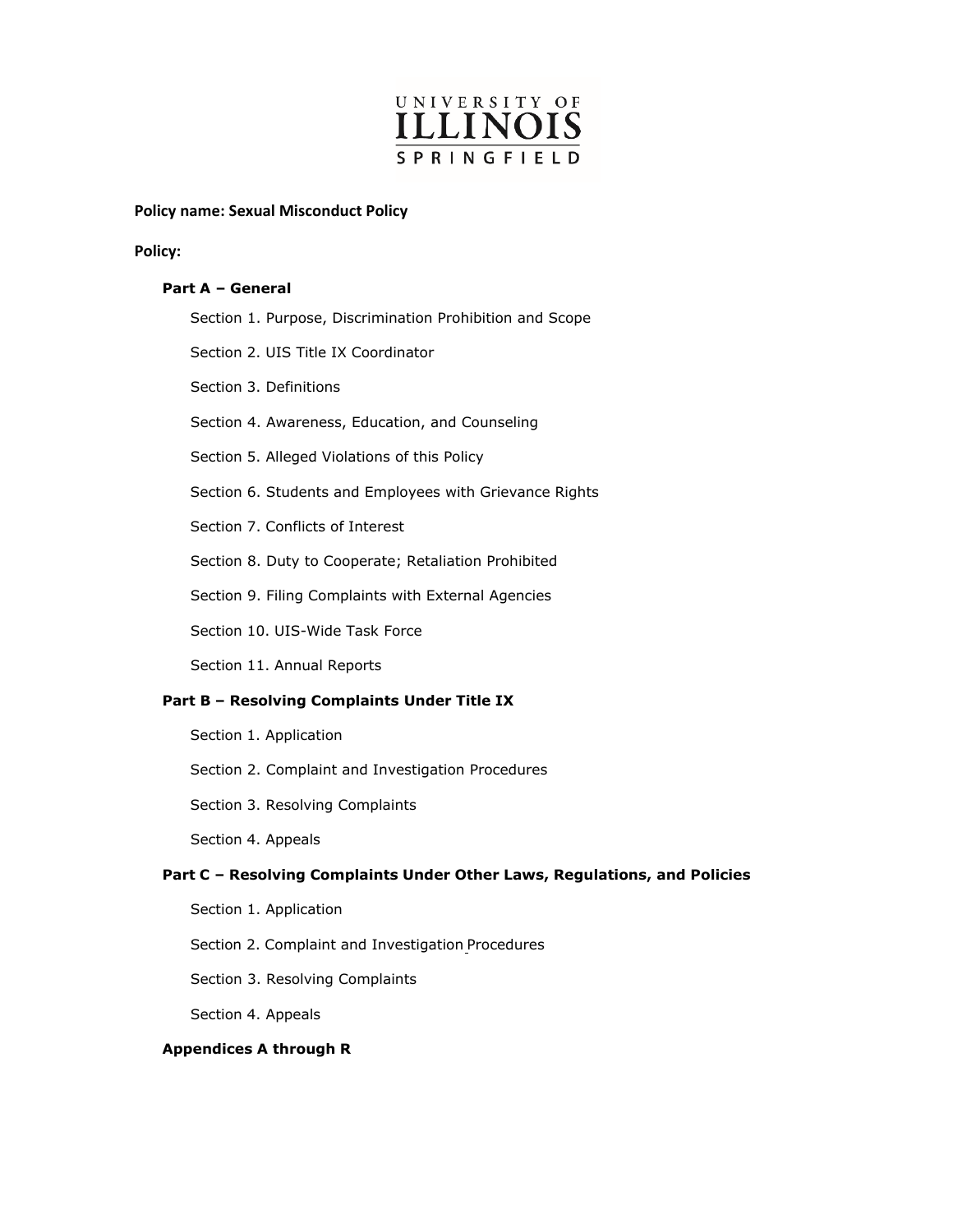# **Part A - General**

## **Section 1. Purpose, Discrimination Prohibition and Scope**

## **a. Purpose**

The purpose of this policy is threefold:

- 1) To foster an educational and workplace environment free from Gender and sex discrimination, including Title IX Sexual Harassment and other Sexual Misconduct;
- 2) To encourage all members of the UIS community to report alleged violations of this policy; and,
- 3) To provide for appropriate corrective action when violations of this policy occur.

## **b. Discrimination on the Basis of Gender or Sex is Prohibited**

UIS prohibits and does not tolerate Gender or sex discrimination, which includes Title IX Sexual Harassment and other Sexual Misconduct. To prevent discrimination on the basis of Gender or sex, UIS ensures access to equitable educational opportunities and program participation. No one is, on the basis of Gender, sex, or actual or perceived sexual orientation or gender identity, excluded from participation in, denied the benefits of, or subjected to discrimination under any UIS education program or activity.

UIS is committed to providing and preserving an educational and work environment free from all forms of Gender and sex discrimination, including Title IX Sexual Harassment and other Sexual Misconduct.

### **c. Scope**

This policy applies:

• To all members of the UIS community, including all UIS students; employees; other affiliated individuals, including but not limited to, visiting faculty and visiting scholars; and third parties, including but not limited to contractors, subcontractors, volunteers, applicants for enrollment or employment, and visitors. Any person may report an alleged or suspected violation of this policy.

All references to UIS and "campus" include UIS's Springfield, Innovate Springfield, Peoria, and Emiquon Conservancy locations, as well as any other UIS premises, property, or facilities.

## **Section 2. UIS Title IX Coordinator**

The UIS Title IX Coordinator coordinates UIS's efforts to comply with and carry out UIS's responsibilities under this policy, including the effective implementation of any remedies designed to restore or preserve equal access to UIS's education program or activity.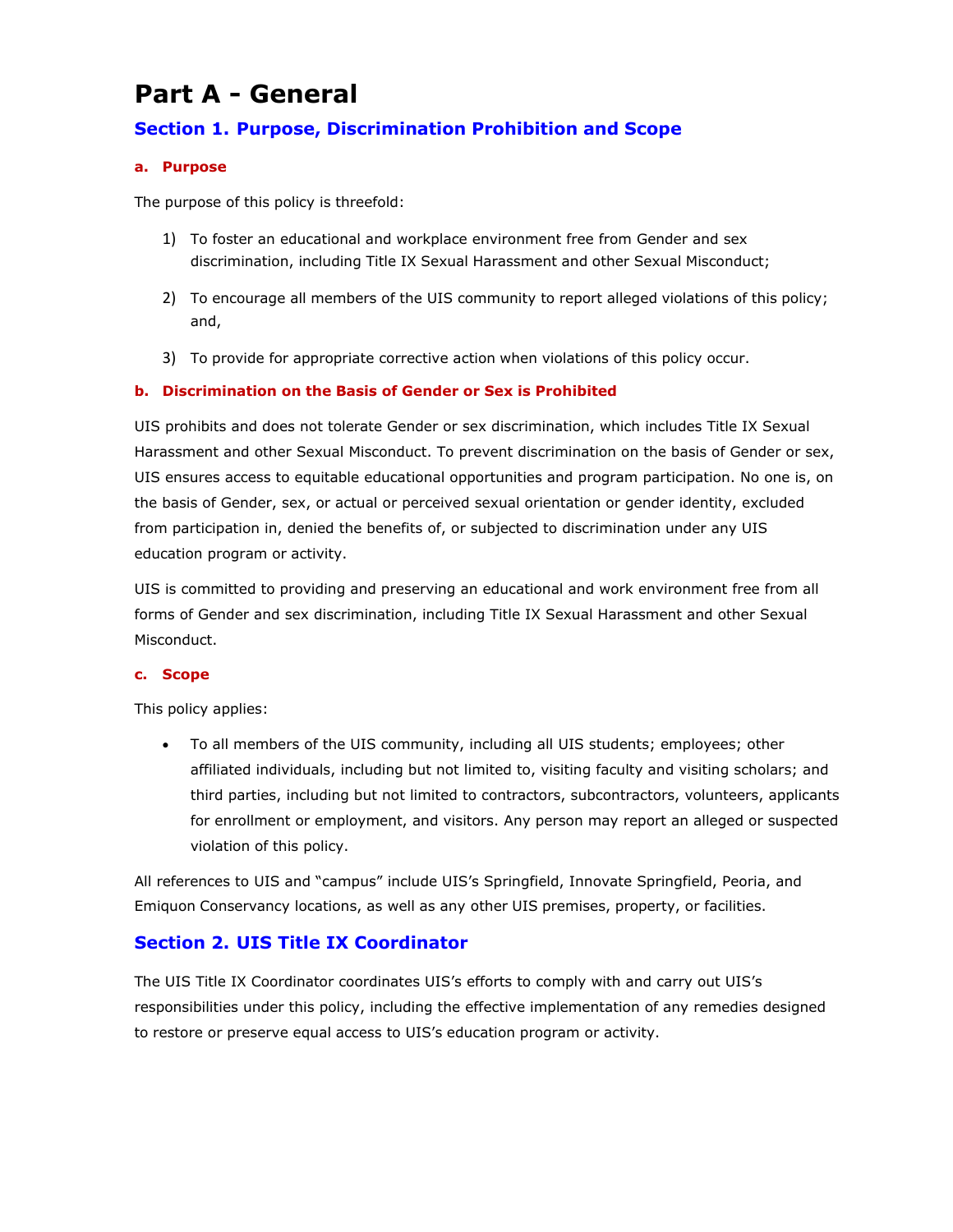The UIS Title IX Coordinator receives concerns or reports by e-mail at [titleix@uis.edu, b](mailto:titleix@uis.edu)y mail at Mail Stop 30 Human Resources Building University of Illinois Springfield, One University Drive, Springfield, IL 62703, or by phone at (217) 206-9999. The Title IX Coordinator is available to meet in-person upon request at the AEO Office (UIS Human Resources Building, Room 52) or at any other appropriate campus location.

## **Section 3. Definitions**

For the definitions of key terms used in this policy, see Appendix A. Defined terms used in this policy begin with capital letters.

## **Section 4. Awareness, Education, and Counseling**

### **a. Dissemination of the Sexual Misconduct Policy**

UIS posts this policy and the associated procedures on the UIS Title IX [website](https://www.uis.edu/titleix/) to ensure it is available to the entire UIS community. A copy of this policy will be provided to anyone upon request.

#### **b. Education, Awareness, and Prevention Programs**

UIS provides annual sex and Gender discrimination and Sexual Misconduct prevention and awareness training for all students. The content of this training is described in more detail at Appendix B.

Consistent with applicable federal and state law, UIS provides annual Sexual Misconduct prevention and Title IX Sexual Harassment training to all employees. UIS also ensures those individuals whose duties include resolution of complaints of student violations of this policy receive at least eight additional hours of annual training regarding issues related to Title IX Sexual Harassment and the UIS complaint resolution procedures.

## **c. Counseling Services**

Confidential Advisors at the UIS Counseling Center provide emergency and ongoing support to student members of the campus community who report being victims of Sexual Misconduct. For more information about UIS Confidential Advisors and the services they provide, see Appendix C.

The Counseling Center also makes professional counseling services available to those students accused of committing Sexual Misconduct.

Employees requesting counseling services are provided information on accessing services available through the University's Employee Assistance Program or through other resource providers.

## **Section 5. Alleged Violations of this Policy**

### **a. Reporting Options**

Any person may report Sexual Misconduct involving UIS students; employees; other affiliated individuals, including but not limited to, visiting faculty and visiting scholars; and third parties,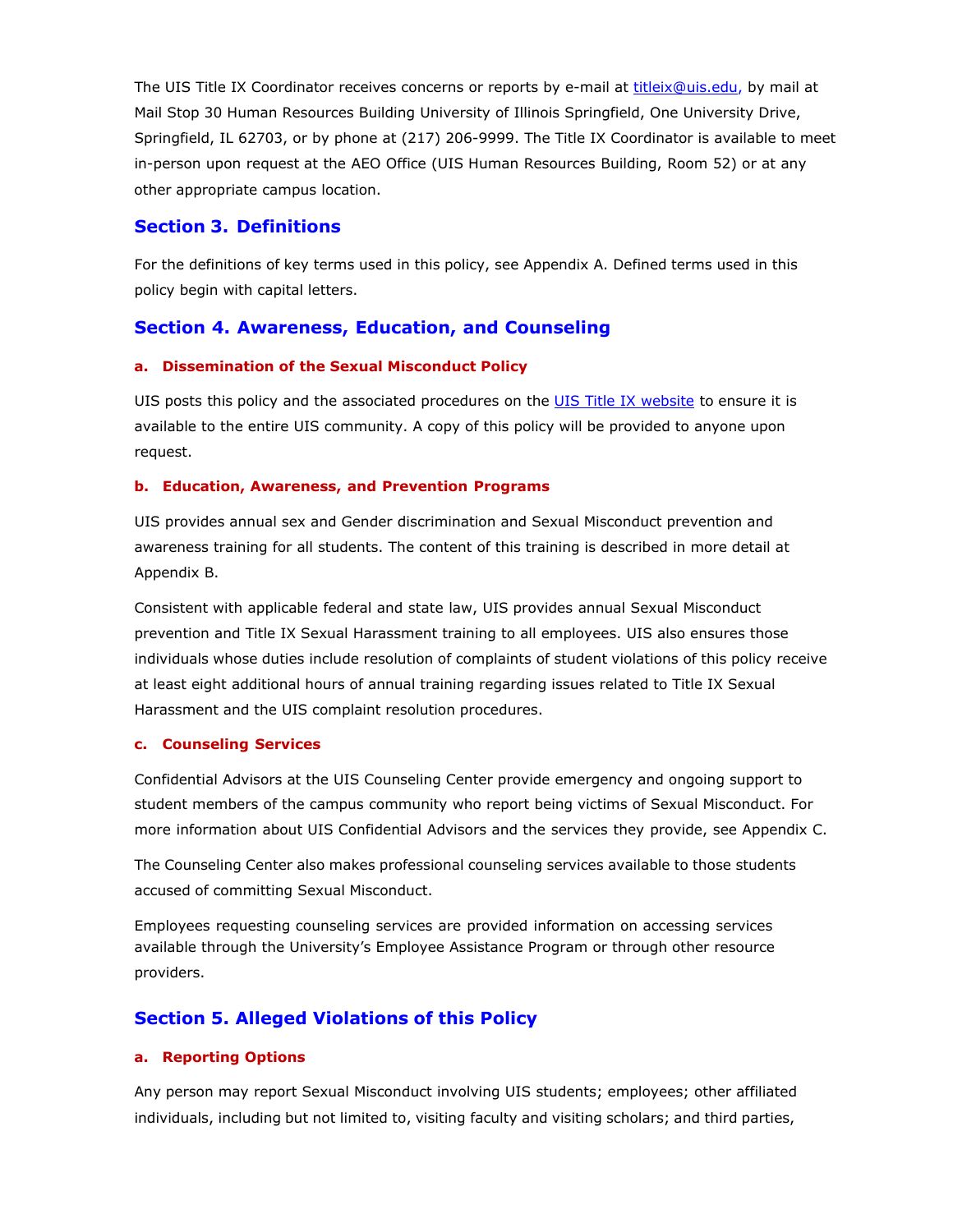including but not limited to contractors, subcontractors, volunteers, applicants for enrollment or employment, and visitors (whether or not the person reporting is the person alleged to be the victim), in person, by mail, by telephone, or by email, using the contact information listed for the UIS Title IX Coordinator in Section 2, or by any other means that results in the UIS Title IX Coordinator receiving the person's verbal or written report. Such a report may be made at any time (including during non-business hours) by using the telephone number or email address, or by mail to the office address, listed for the Title IX Coordinator. Reports may also be submitted **[online](https://www.uis.edu/titleix/report-an-incident/)**, either confidentially, to the extent permitted by law, or anonymously.

In addition to notifying the Title IX Coordinator, persons believing they are the victim of Sexual Violence, Dating Violence, Domestic Violence, or Stalking, or who have information about the commission of such offenses, are encouraged to inform the UIS police or local police. For a more complete discussion of reporting options and actions, see Appendix D. For other incidents involving alleged inequitable treatment on the basis of sex, contact the Title IX Coordinator.

The Title IX Coordinator provides persons reporting as victims of Sexual Misconduct with their rights and options in writing concerning reporting the allegations, relevant contact information, available assistance, Supportive Measures, accommodations, and complaint resolution procedures.

#### **b. Responsible Employee Reporting Requirements**

UIS Confidential Advisors are not considered Responsible Employees. All other UIS employees, including student housing resident advisors but excluding all other undergraduate and graduate student employees, are considered Responsible Employees.

In order for UIS to respond effectively and proactively to prevent Sexual Misconduct, all UIS Responsible Employees must report any suspected Sexual Misconduct they become aware of to the Title IX Coordinator.**<sup>1</sup>** Reports should be made as soon as possible, but must be made within 48 hours of receiving the information. For a more complete discussion of Responsible Employee duties and responsibilities, see Appendix E.

Responsible Employees who witness or learn about alleged Sexual Misconduct and who fail to report such conduct in a timely manner may be subject to disciplinary action, up to and including termination of employment.

#### **c. Supportive Measures**

UIS's concern for student, employee, and community safety is paramount. Accordingly, UIS provides anyone reporting safety concerns, including Complainants and Respondents, with written notice regarding how to request Supportive Measures, such as changes to on-campus academic, living, transportation, and working situations. A non-exclusive list of Supportive Measures is found in Appendix F.

Supportive Measures are available whether or not a complaint is filed. The Title IX Coordinator assists with identifying Supportive Measures taking into account the parties' requests and is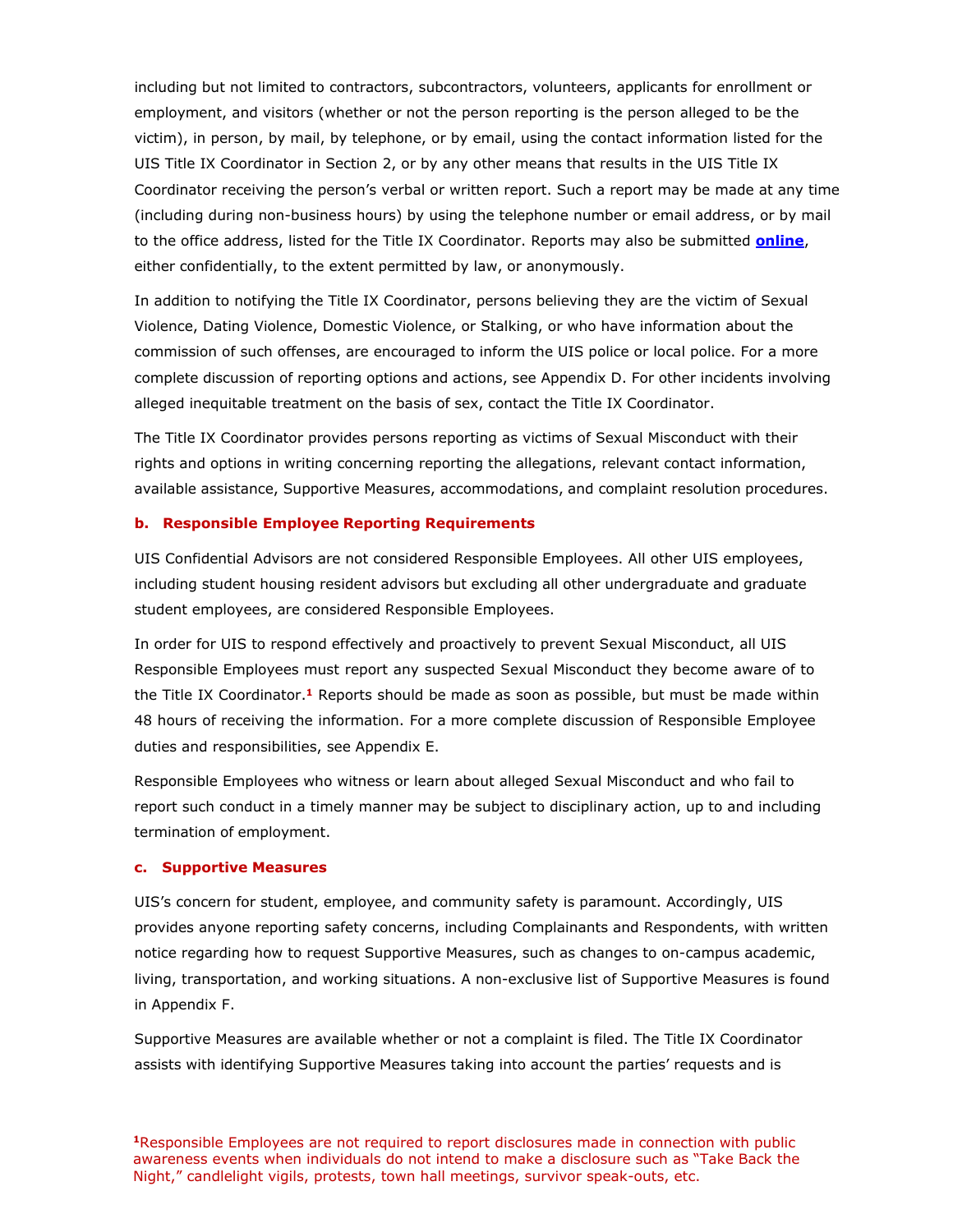responsible for coordinating their effective implementation. UIS keeps the Supportive Measures confidential unless doing so would impair UIS's ability to provide them.

## **d. Emergency Removal**

UIS may remove a Respondent from UIS Education Programs or Activities on an emergency basis. Any such removal will be based upon an individualized safety and risk analysis that determines the Respondent poses an immediate threat to the physical health or safety of any student or other individual arising from the allegations of Sexual Misconduct justifying removal. Immediately after the removal, UIS will provide the Respondent with notice and an opportunity to challenge the decision.

## **e. Administrative Leave**

Subject to applicable laws, regulations and policies, UIS may place Respondent on administrative leave during the pendency of the applicable grievance process.

## **f. Confidentiality**

The Title IX Coordinator and all UIS administrators, supervisors, Responsible Employees, and others engaged in the administration or execution of this policy, keep confidential the identity of any individual who has made a report of Sexual Misconduct, any Complainant, any Respondent, and any witness, except as may be permitted by the Family Educational Rights and Privacy Act (FERPA) and its implementing regulations, or as required by law, or to carry out the purposes of this policy, including but not limited to the conduct of any investigation, hearing, or judicial proceeding arising thereunder.

Although UIS does not restrict the ability of any party to discuss any Sexual Misconduct allegations under investigation or to gather and present relevant evidence, UIS requests those involved in the complaint resolution process to respect confidentiality, particularly when confidentiality is required to protect witnesses, prevent evidence from being destroyed, avert a threat that subsequent testimony would be fabricated, or prevent a cover-up.

## **Section 6. Students and Employees with Grievance Rights**

Nothing in this policy overrides provisions in applicable state or federal law, University of Illinois or UIS governing documents, collective bargaining agreements, or other contractual obligations of the University of Illinois or UIS.

For State Universities Civil Service System employees found to have violated this policy and subject to the responsible administrator's recommendation that disciplinary action be taken, the employee is covered by "AN ACT TO CREATE THE STATE UNIVERSITIES CIVIL SERVICE SYSTEM" which specifies that "…no employee shall be demoted, removed or discharged except for cause, upon written charges, and after an opportunity to be heard in his own defense..." before an Advisory Committee of the Merit Board. Please contact Human Resources for additional information and assistance.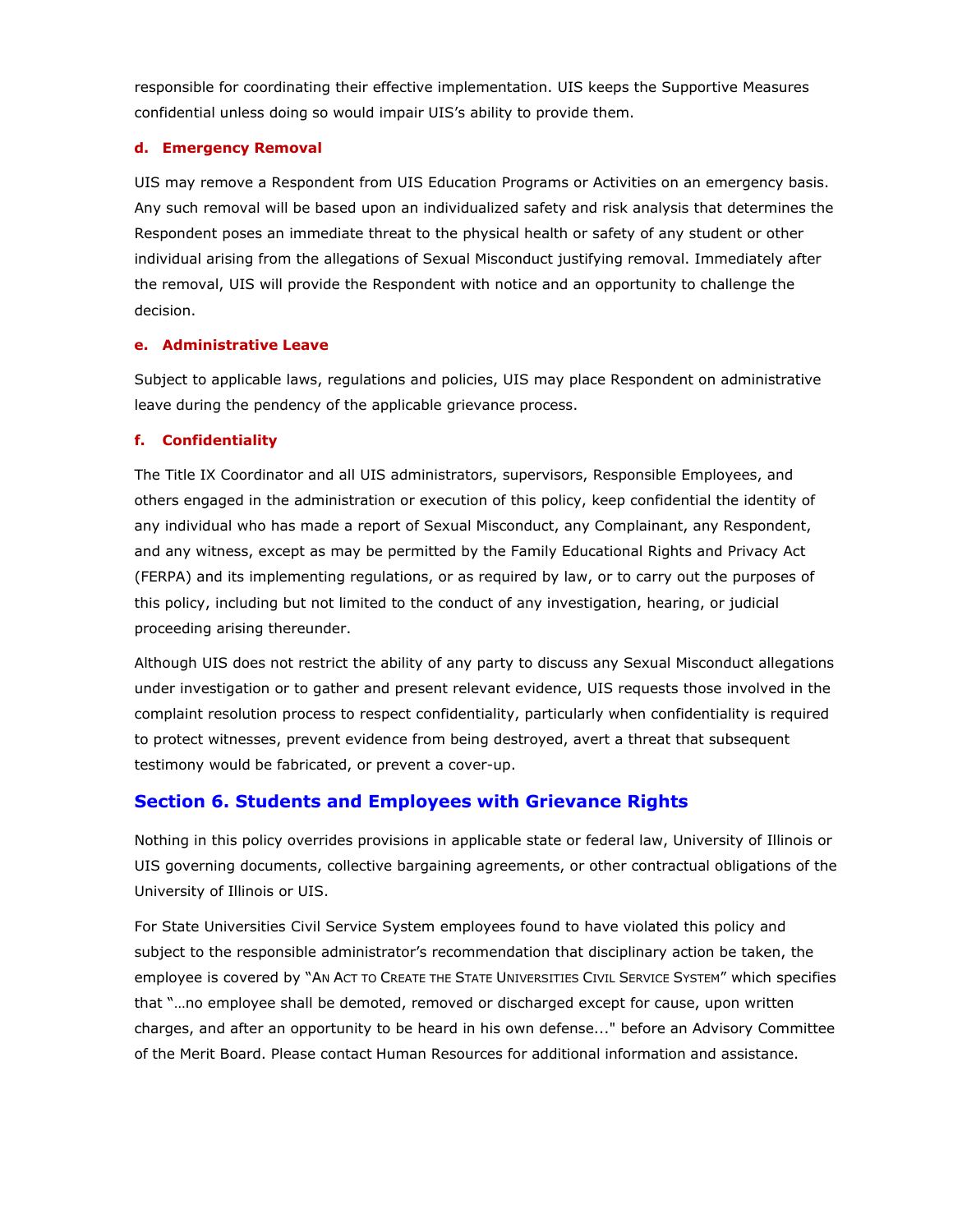## **Section 7. Conflicts of Interest**

Persons conducting functions pursuant to this policy, including but not limited to the Title IX Coordinator, Investigators, decision-makers, or anyone designated to facilitate an informal resolution process, must be free from conflicts of interest and bias for or against Complainants or Respondents generally or an individual Complainant or Respondent.

UIS officials with a conflict of interest or bias for or against Complainants or Respondents generally or an individual Complainant or Respondent must recuse themselves from taking any part in the Formal Complaint resolution process and notify the appropriate UIS or University of Illinois official so that a substitute can be designated. Either party concerned that an official with authority to make a finding or impose a sanction might have a conflict of interest or bias may request, in writing, a substitution of that official.

For additional information on how certain conflicts of interest are resolved, see Appendix G.

## **Section 8. Duty to Cooperate; Retaliation Prohibited**

All University students and employees have a duty to cooperate with investigations under this policy and provide truthful information. This does not require the disclosure of information protected under a legally recognized privilege unless such privilege has been waived. Knowingly making false statements or knowingly submitting false information during the hearing process may result in discipline. A determination of responsibility, alone, is not sufficient to conclude that false information was intentionally provided.

It is a violation of Title IX and/or this policy to retaliate against a person for reporting in good faith an alleged or suspected violation of this policy, or for assisting, participating, or cooperating in an investigation of the same. UIS takes immediate and appropriate steps to investigate allegations of Retaliation and protects the Complainant, as necessary.

The reporting party can use the complaint resolution mechanisms specified in this policy to allege Retaliation. Retaliation is a basis for disciplinary action or sanctions up to and including termination of employment or dismissal/expulsion.

## **Section 9. Filing Complaints with External Agencies**

Individuals believing they have experienced discrimination on the basis of Gender or sex at UIS have the right to initiate a complaint with an appropriate state or federal agency. For more information, see Appendix H.

## **Section 10. UIS-Wide Task Force**

UIS sponsors a UIS-wide task force with members drawn from UIS staff, UIS students, the UIS Police, and the Peoria campus. Representatives from community-based organizations and local law enforcement are also invited to participate. The task force works toward improving UIS coordination with community leaders and service providers to prevent Sexual Misconduct and to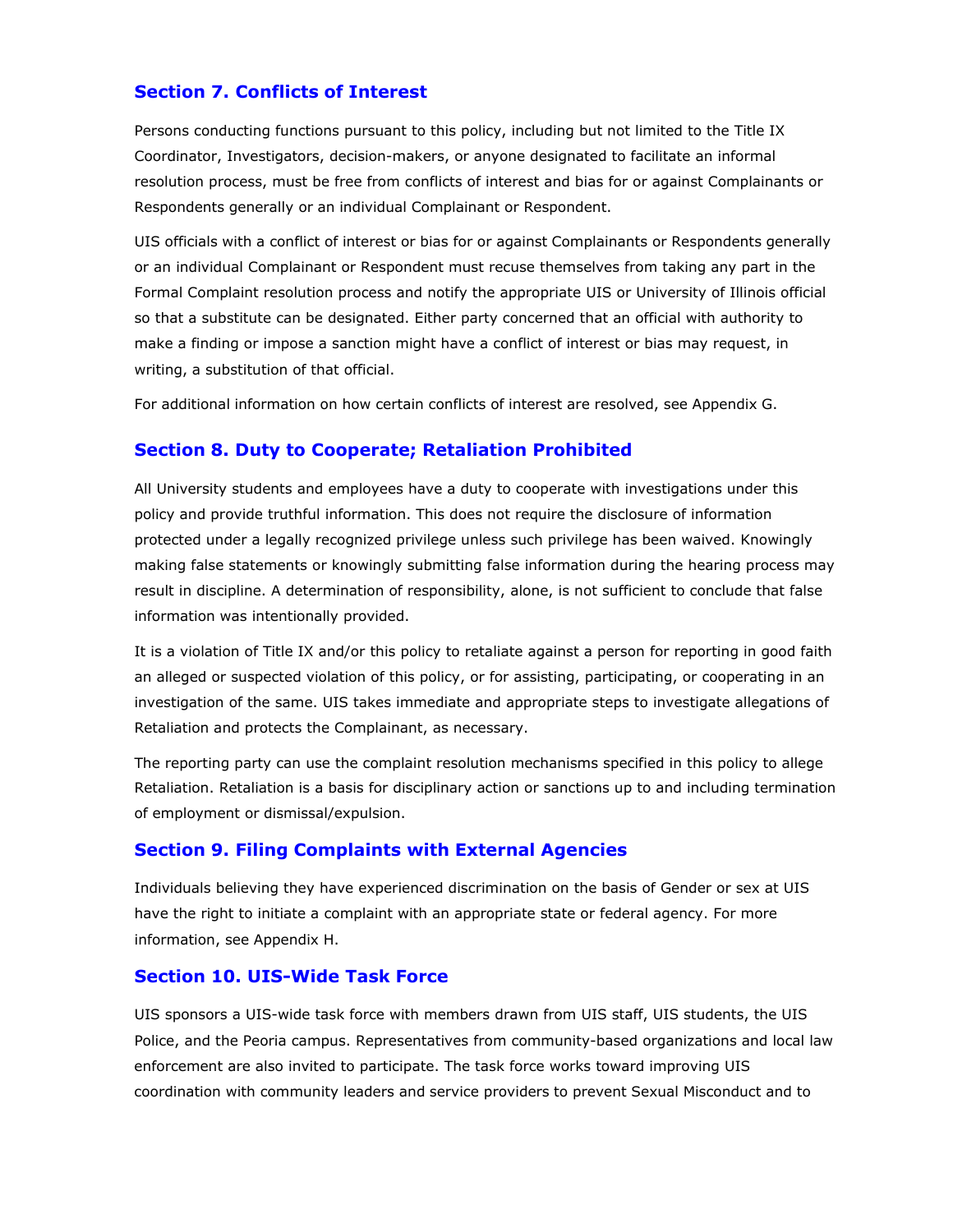facilitate a coordinated response both in terms of law enforcement and victim services. UIS makes appropriate training available to task force members.

## **Section 11. Annual Reports**

UIS provides no later than November  $1<sup>st</sup>$  of each year a report concerning the immediately preceding calendar year to the Illinois Department of Human Rights and the Attorney General with all of the components required by Section 9.21 of the Illinois *Board of Higher Education Act* (110 ILCS 205/9.21).

# **Part B – Resolving Complaints Under Title IX**

## **Section 1. Application**

Part B applies to Title IX Sexual Harassment in a UIS Education Program or Activity allegedly occurring against a person in the United States.

Conduct prohibited by Title IX and addressed by this part may violate other laws and policies, depending on context and circumstances, e.g., discrimination on the basis of sex in employment violates Title VII of the Civil Rights Act of 1964, as amended, and UIS's Non-Discrimination and Equal Opportunity Policy. Nothing in this policy prevents UIS from addressing Sexual Misconduct not covered by Title IX under other laws or UIS policies and procedures, including Part C, below.

If the regulations implementing Title IX at 85 Fed. Reg. 30026, 30026-30579 are enjoined or invalidated by a Federal Court with jurisdiction over UIS or reversed or replaced by any agency with sufficient authority, *Part C – Resolving Complaints Under Other Laws, Regulations, and Policies* will immediately begin to apply to all reports and complaints of Sexual Misconduct, including Title IX Sexual Harassment, and *Part B – Resolving Complaints Under Title IX* will immediately be inoperative unless and until any such injunction, invalidation, reversal, or replacement is overturned.

## **Section 2. Complaint and Investigation Procedures**

## **a. Overview**

UIS is committed to treating Complainants and Respondents equitably by:

- Promptly resolving all alleged or suspected violations of this policy;
- Providing remedies to a Complainant where a Determination Regarding Responsibility for Title IX Sexual Harassment has been made against a Respondent; and
- Following the grievance process set out in this policy before the imposition of any final disciplinary sanctions or other actions that are not Supportive Measures against a Respondent.

When the Title IX Coordinator becomes aware of an allegation that could constitute Title IX Sexual Harassment, the Title IX Coordinator promptly contacts the alleged victim, if known, to discuss the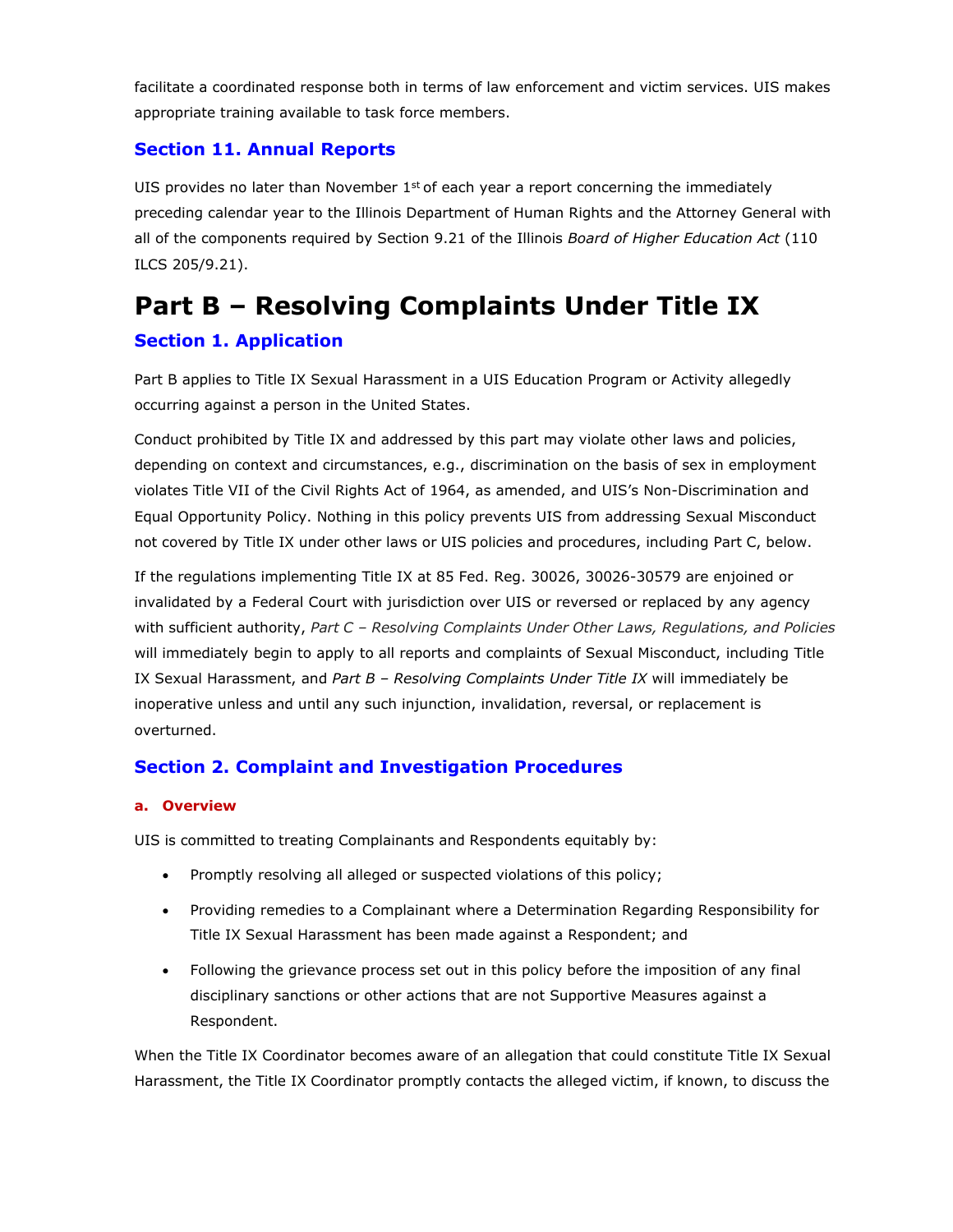availability of Supportive Measures, explain the alleged victim's rights and options, and explain the process for filing a Formal Complaint. To be eligible to file a Formal Complaint, a Complainant must be participating in or attempting to participate in a UIS Education Program or Activity.

After learning of their options and getting answers to any questions they may have, Complainants decide whether to file a Formal Complaint. If they choose not to file a Formal Complaint or if they are not eligible to do so, the Title IX Coordinator will still discuss with them available Supportive Measures.

UIS is committed to resolving complaints in a reasonably prompt timeframe. UIS strives to conclude the grievance process within 120 calendar days of complaint filing. UIS permits the temporary delay of the grievance process or limited extensions of time for good cause with written notice to the Complainant and Respondent of the delay or extension and reasons for the action. Good cause may include, but is not limited to, the unavailability of a party, a party's advisor, or a witness; concurrent law enforcement activity; complying with collective bargaining agreements, complying with other legal requirements, or the need for language assistance or accommodation of disabilities.

#### **b. Formal Complaint Resolution Process**

Complainants desiring to submit a written Formal Complaint alleging Title IX Sexual Harassment should submit it to the Title IX Coordinator in person, by regular mail, or email. Formal Complaints submitted by Complainants must be signed, either physically or digitally, or otherwise indicate that the Complainant is the person filing the Formal Complaint. At the time a Complainant files a Formal Complaint with the Title IX Coordinator, the Complainant must be participating in or attempting to participate in a UIS Education Program or Activity.

The Title IX Coordinator may also initiate the Formal Complaint process on her/his own accord after becoming aware of an allegation of Title IX Sexual Harassment involving UIS students or employees. In such cases, the Title IX Coordinator is not considered a Complainant or otherwise a party to the complaint and all requirements under this policy continue to apply.

For more information on the Title IX Formal Complaint resolution process, see Appendix I.

#### **c. Investigating the Complaint**

Formal Complaints that are not dismissed either by the Title IX Coordinator or on appeal are investigated by a trained Investigator. Investigations are conducted in a prompt, thorough, fair and impartial manner. As part of the investigation process, the Investigator initially identifies him/herself to the parties and gives each party the opportunity to request from the Chancellor or her/his designee a different Investigator if there is a conflict of interest. The burden of gathering evidence sufficient to reach a Determination Regarding Responsibility on the allegations rests with UIS, which uses the Investigator to collect evidence for the investigation and prepare a Report of Investigation.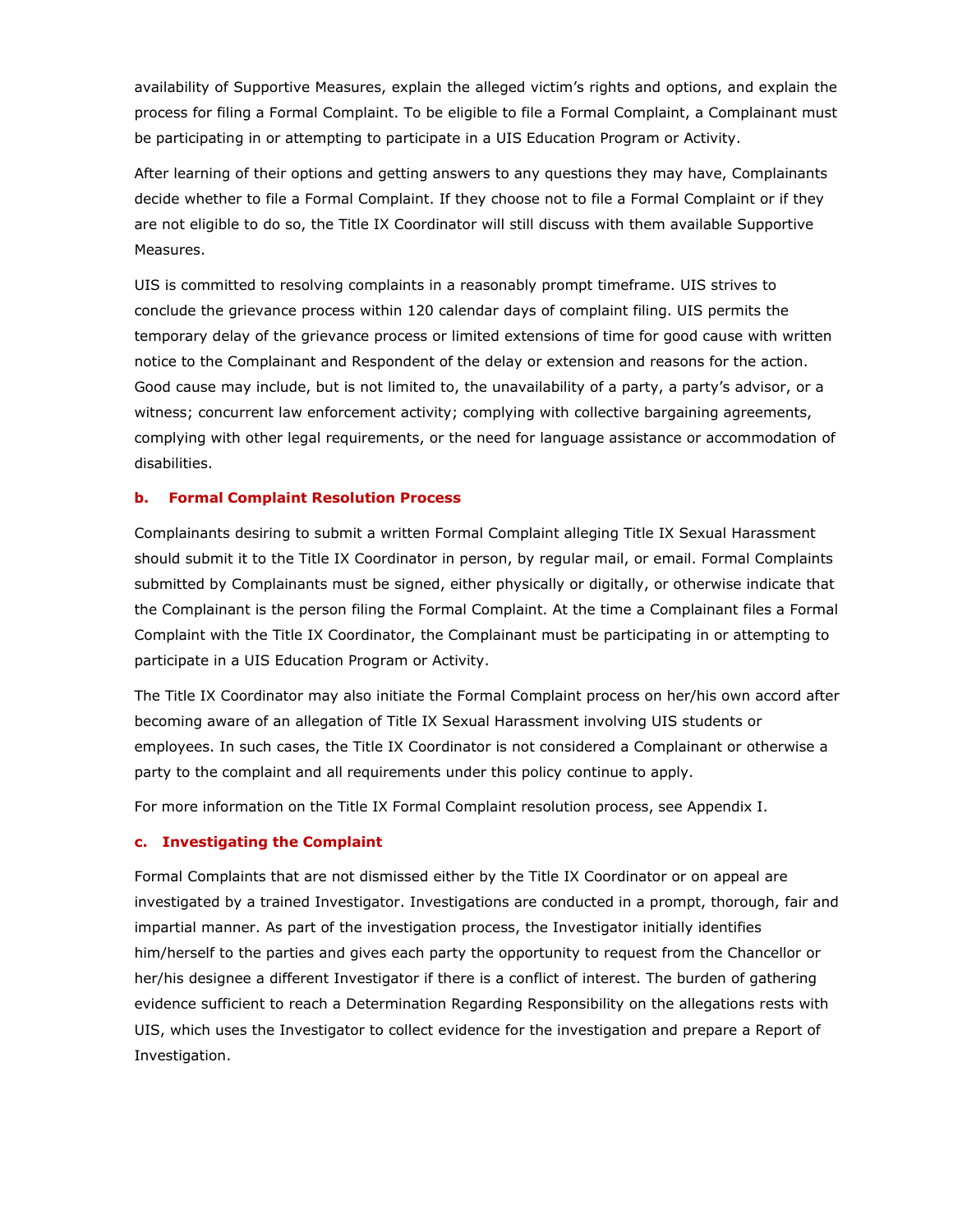Any pending criminal investigation or criminal proceeding may impact the timing of UIS's investigation, but UIS commences its investigation as soon as possible. UIS coordinates with law enforcement investigations and shares information to the extent permitted by law and as appropriate. UIS reserves the right to commence and complete its own investigation prior to the completion of any criminal investigation or criminal proceeding.

For more information on investigating complaints under Title IX, see Appendix J.

#### **d. Title IX Informal Complaint Resolution Process**

Depending upon the circumstances, the Complainant may desire to seek an informal resolution of the allegations of Title IX Sexual Harassment. Title IX informal complaint resolution is not available unless the Complainant has already filed a Formal Complaint. Participation in Title IX informal complaint resolution is completely voluntary on the part of all parties and any party has the right to withdraw from the informal resolution process and resume the grievance process with respect to the formal complaint. Title IX informal complaint resolution is not an option in cases where an employee is alleged to have engaged in Title IX Sexual Harassment against a student. For more information on the Title IX informal complaint resolution process, see Appendix K.

## **Section 3. Resolving Complaints**

#### **a. Hearings**

Unless the parties voluntarily agree to resolve a Formal Complaint using a Title IX informal complaint resolution process, all Formal Complaints are resolved through a live hearing which allows both parties to participate equally.

For student Respondents, the Office of the Dean of Students initiates the hearing process by forwarding the Report of Investigation, together with any written responses submitted by the parties, to the Chair of the Executive Panel for a proceeding under the Student Conduct Code.

For employee Respondents, the employee's supervisors and Human Resources initiate the hearing process upon receipt of the Report of Investigation, together with any written responses submitted by the parties.

Upon completion of the grievance process, a written Determination Regarding Responsibility will be issued.

For more information on the Title IX hearing process, see Appendix L.

#### **b. Evidence of Non-Title IX Misconduct**

In the case of student Respondents, the Dean of Students reviews the Report of Investigation and the Determination Regarding Responsibility to determine if there is evidence of other Student Conduct Code violations. Similarly, in the case of employee Respondents, the employee's supervisors and/or other officials review the Report of Investigation and Determination Regarding Responsibility to determine if there is evidence of other violations of law or policy. If there is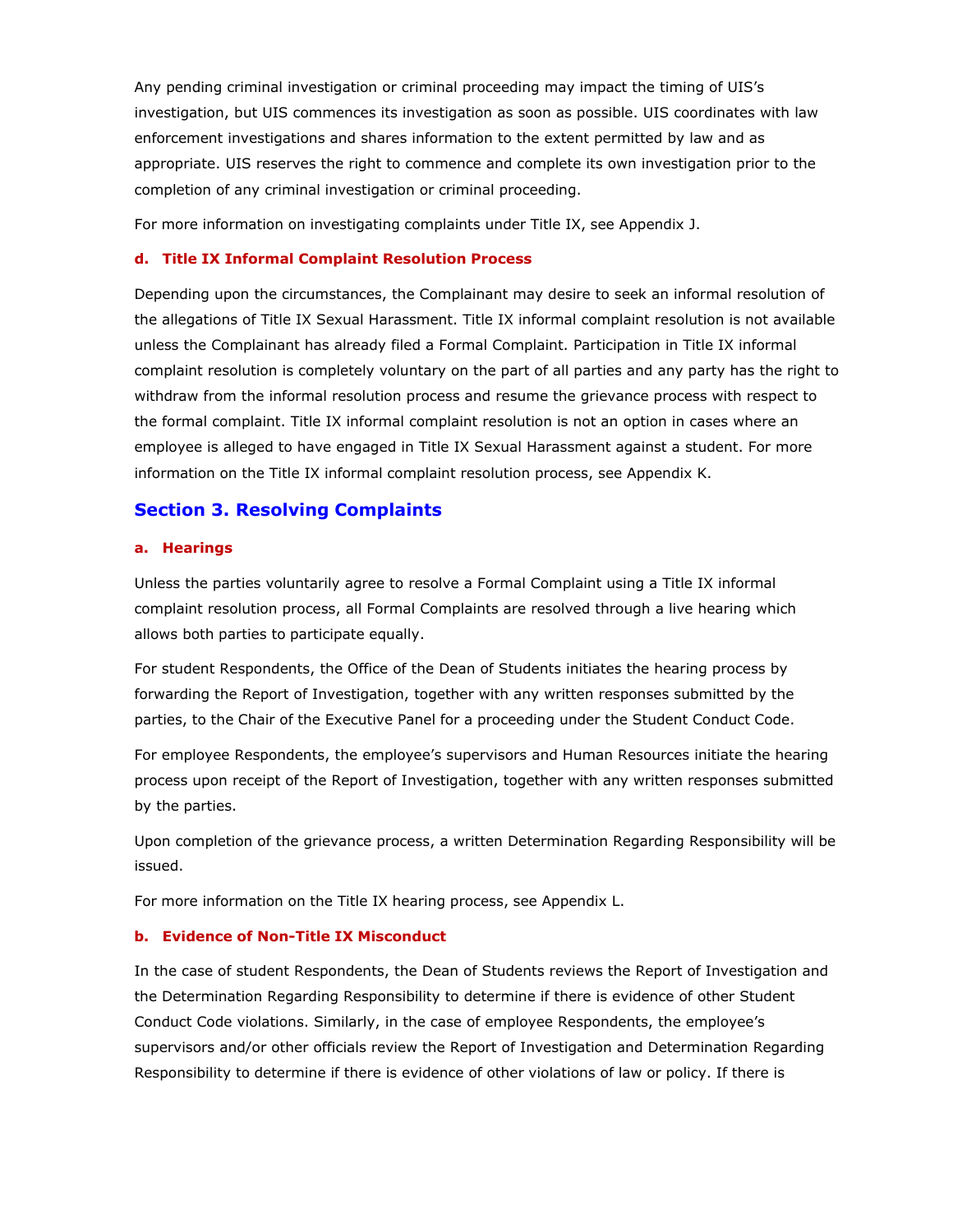evidence of non-Title IX violations, the disciplinary procedures applicable to those alleged violations are followed.

## **c. Documentation**

UIS maintains the following records for a period of seven years:

- Title IX Sexual Harassment Reports of Investigation, Determinations Regarding Responsibility, recordings of hearings, any disciplinary sanctions imposed on the Respondent, and any remedies provided to the Complainant;
- Any appeals and their results;
- Any Title IX informal complaint resolutions and their results; and
- All materials used to train the Title IX Coordinator, Investigators, Hearing Panel members, decision-makers on appeal, and any person who facilitates a Title IX informal complaint resolution process.
- Records of any actions, including any Supportive Measures, taken in response to a report or Formal Complaint of Title IX Sexual Harassment, together with the basis for concluding that the UIS response was not deliberately indifferent. If UIS does not provide a Complainant with Supportive Measures, UIS will document the reasons why such a response was not clearly unreasonable in light of the known circumstances.
- Documentation that UIS took measures designed to restore or preserve equal access to its Education Program or Activity.

With the exception of training material posted on the UIS Title IX webpage, all records are confidential and are made available to persons outside of the process only as required or permitted by law.

## **Section 4. Appeals**

Complainants and Respondents may appeal the Title IX Coordinator's decision regarding dismissal of a Formal Complaint or the Hearing Panel's Determination Regarding Responsibility. Parties may appeal only on the following grounds: (A) procedural irregularity that affected the outcome of the matter; (B) new evidence that was not reasonably available at the time the Determination Regarding Responsibility or decision regarding dismissal was made that could affect the outcome of the matter; and/or (C) the Title IX Coordinator, Investigator, Hearing Panel member, or decisionmaker on appeal had a conflict of interest or bias for or against Complainants or Respondents generally or the individual Complainant or Respondent that affected the outcome of the matter.

The procedures for appealing the Title IX Coordinator's decision regarding dismissal of a Formal Complaint are set forth in Appendix M.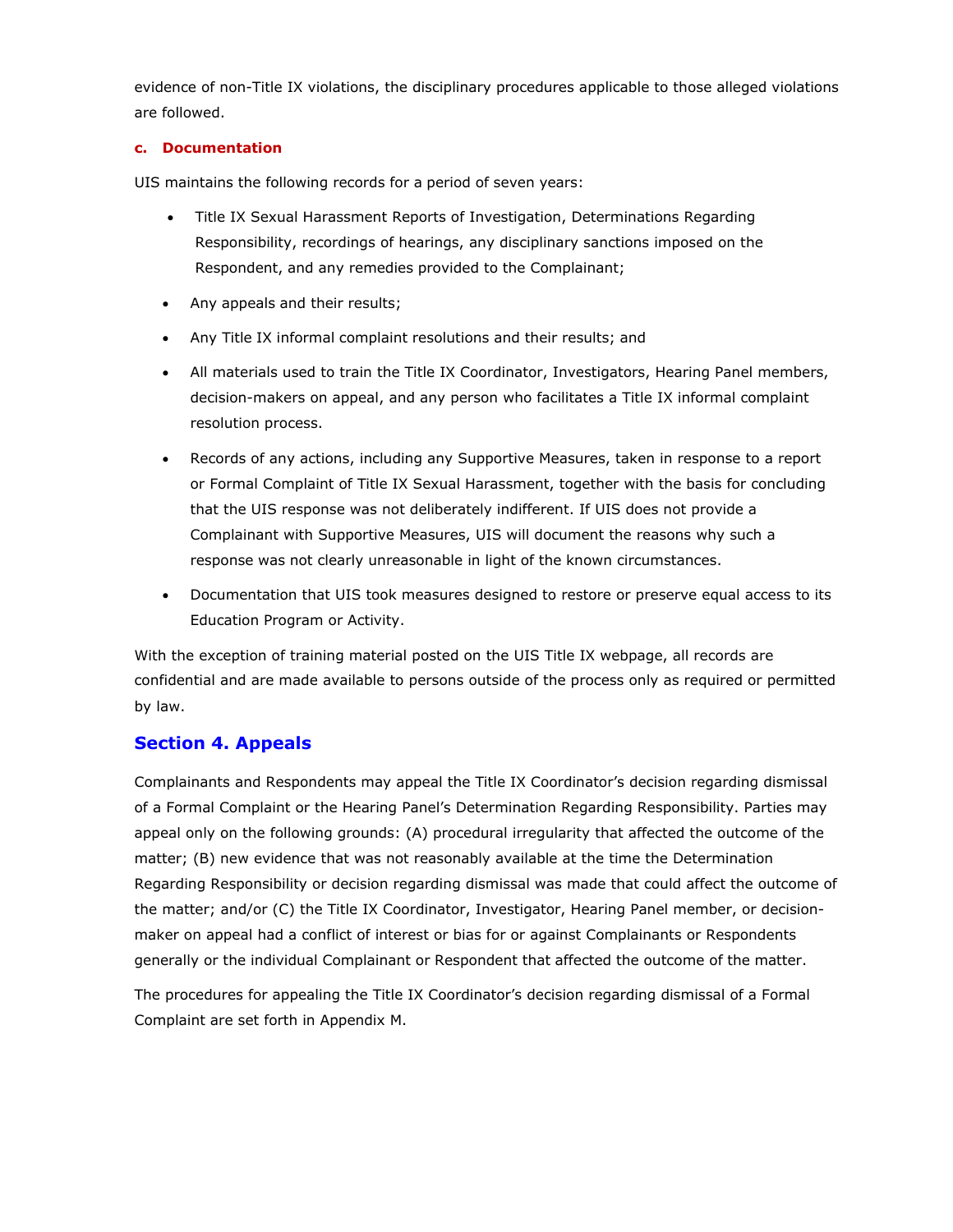The procedures for appealing the Hearing Panel's Determination Regarding Responsibility in student Respondent cases are set forth in the Student Conduct Code Protocol for Alleged [Violations](https://www.uis.edu/deanofstudents/wp-content/uploads/sites/193/2020/08/Student-Conduct-Code-Revision-20200812.pdf#page%3D14) of Part B (Title IX) of the UIS Sexual [Misconduct](https://www.uis.edu/deanofstudents/wp-content/uploads/sites/193/2020/08/Student-Conduct-Code-Revision-20200812.pdf#page%3D14) (Title IX) Policy.

The procedures for appealing the Hearing Panel's Determination Regarding Responsibility in employee Respondent cases are set forth in the [Procedures for Alleged Violation of Part B \(Title IX\)](https://www.uis.edu/humanresources/wp-content/uploads/sites/92/2020/08/HR-Title-IX-procedures-August-2020.pdf#page%3D6) of the UIS Sexual Misconduct Policy [by Employees.](https://www.uis.edu/humanresources/wp-content/uploads/sites/92/2020/08/HR-Title-IX-procedures-August-2020.pdf#page%3D6)

Both parties retain any rights to file a complaint with an appropriate state or federal agency or the courts in accordance with applicable law.

## **Part C – Resolving Complaints Under Other Laws, Regulations, and Policies**

## **Section 1. Application**

Part C addresses Sexual Misconduct under University of Illinois policies and state or federal laws other than Title IX of the Education Amendments of 1972 and its implementing regulations. Applicable policies and laws include, but are not limited to, the UIS Conduct Code for students, and Title VII of the Civil Rights Act of 1964, as amended, and UIS's Non-Discrimination and Equal Opportunity Policy for employees. Conduct addressed under this part may also violate Title IX and Part B of this policy.

## **Section 2. Complaint and Investigation Procedures**

UIS is committed to the prompt and equitable resolution of all allegations of Sexual Misconduct. When UIS becomes aware of an allegation of Sexual Misconduct, UIS takes immediate and appropriate steps to investigate or otherwise determine what occurred (subject to confidentiality rules). If the evidence establishes that the alleged Sexual Misconduct occurred, UIS takes action reasonably calculated to end the misconduct, prevent its recurrence, and, as appropriate, remedy its effects.

UIS's ability to investigate in a particular situation may be affected by any number of factors, including whether the Complainant is willing to file a complaint or consent to an investigation, whether the Respondent is a UIS student or employee, where the alleged Sexual Misconduct occurred, and UIS's access to relevant information. UIS is nonetheless committed to investigating alleged Sexual Misconduct to the fullest extent possible.

Any pending criminal investigation or criminal proceeding may impact the timing of UIS's investigation, but UIS commences its own investigation as soon as possible. UIS coordinates with law enforcement investigations and shares information to the extent permitted and as appropriate. UIS reserves the right to commence and complete its own investigation prior to the completion of any criminal investigation or criminal proceeding.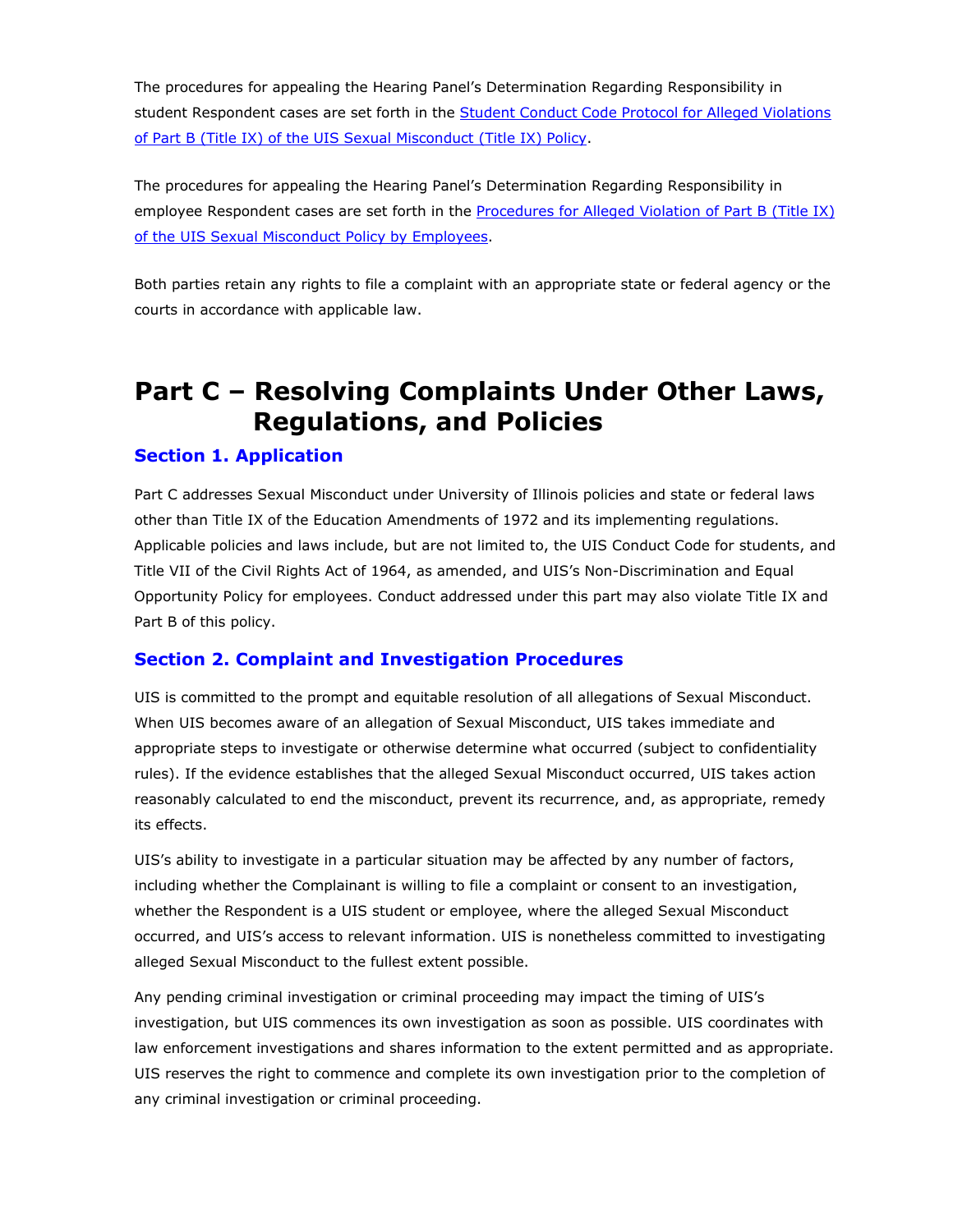#### **a. Informal Resolution Process**

In some situations, a Complainant may wish for the alleged conduct to be addressed but does not desire remedies that would involve going through the university's formal grievance process (e.g., punitive disciplinary sanctions). In these cases, the Complainant may request that the Title IX Coordinator facilitate an informal resolution if it is appropriate under the circumstances. For more information on the informal resolution process, see Appendix N.

#### **b. Complaint Resolution Process**

Any person may submit a complaint alleging Sexual Misconduct. Complaints are submitted in person or in writing to the Title IX Coordinator. Complaints covered by this part must be submittedwithin 180 calendar days of the occurrence of the matter being complained about. Complaints submitted outside this timeline are normally not investigated unless the Title IX Coordinator determines there is an ongoing risk to the safety of the UIS community, although Supportive Measures are generally available for current students and employees without regard to when the matter being reported occurred. The Title IX Coordinator may also initiate the complaint process onher/his own accord after becoming aware of possible Sexual Misconduct involving UIS students or employees.

For more information on the complaint resolution process, see Appendix O.

#### **c. Investigating the Complaint**

If the Title IX Coordinator determines that the issue or concerns presented, if true, would constitute a violation of applicable law or UIS policy, including this policy, s/he consults with the Complainant to determine if a formal investigation is appropriate. If a formal investigation is initiated, it is conducted in a prompt, thorough, fair and impartial manner by a trained Investigator,who may be the Title IX Coordinator. As part of the investigation process, the Investigator initially identifies him/herself to the parties and gives each party the opportunity to request from the Chancellor or her/his designee a different Investigator if there is a conflict of interest. The burden of gathering evidence sufficient to reach a determination regarding the allegations rests with the Investigator, who collects evidence for the investigation and prepares a Report of Investigation.

For more information on the investigation of complaints and the Report of Investigation, see Appendix P.

## **Section 3. Resolving Complaints**

Unless the Complainant's concerns are resolved informally, complaints are resolved as follows.

For student Respondents, the Office of the Dean of Students receives the Report of Investigation, together with any written responses submitted by the parties, and addresses the complaint under the applicable hearing procedures of the Student Conduct Code.